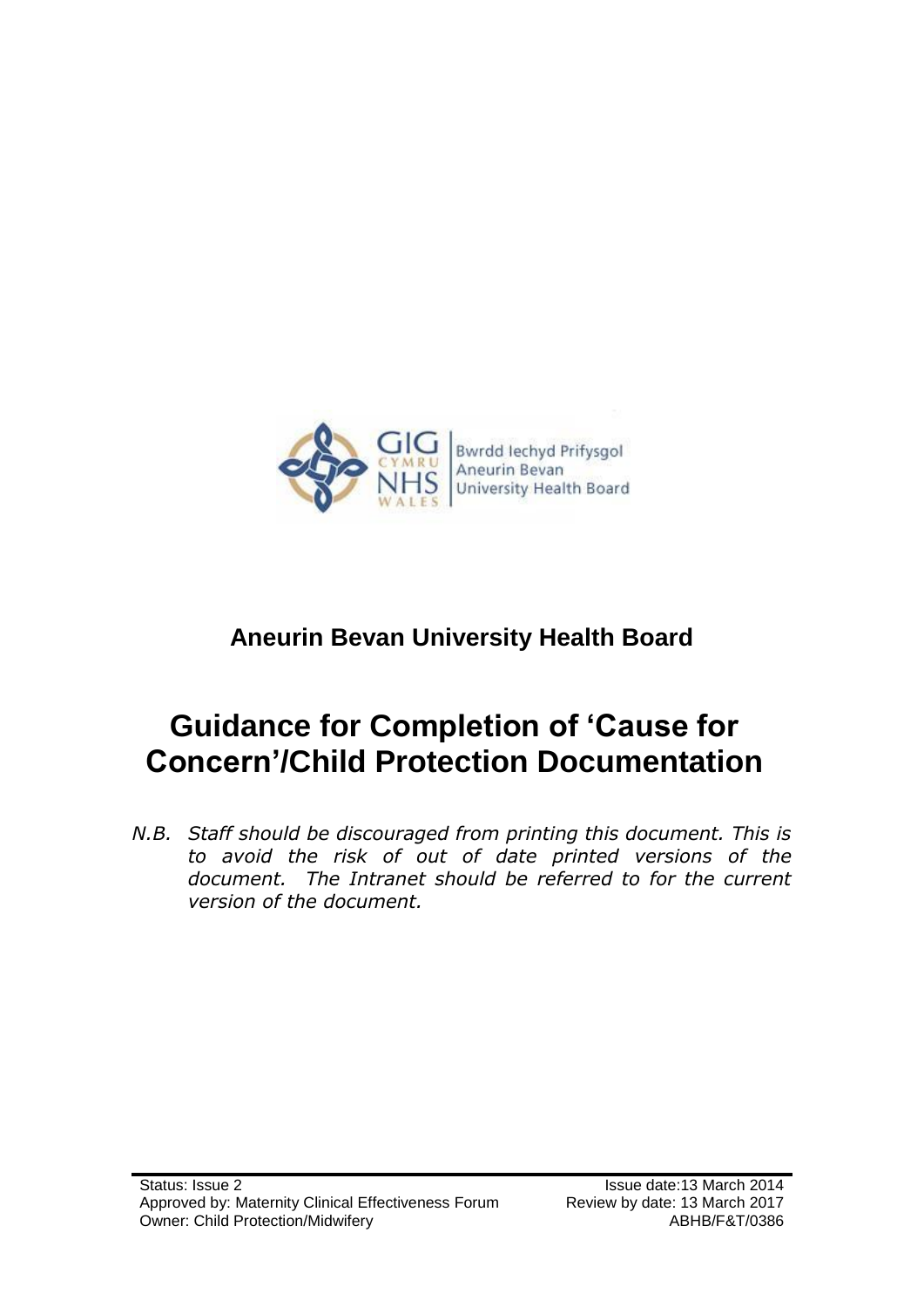# **Contents:**

- 1. Executive Summary
	- 1.1 Essential Implementation Criteria
- 2. Responsibilities
- 3. Training
- 4. References
- 5. Appendices

All Gwent Guidance for Completion of 'Cause for Concern'/Child Protection Documentation Integrated Children System- Referral and Information Record

Midwifery 'Cause for Concern Report' Midwifery Report for Child Protection Case Conference Case Conference Outcome Form Alert Notice for Child Protection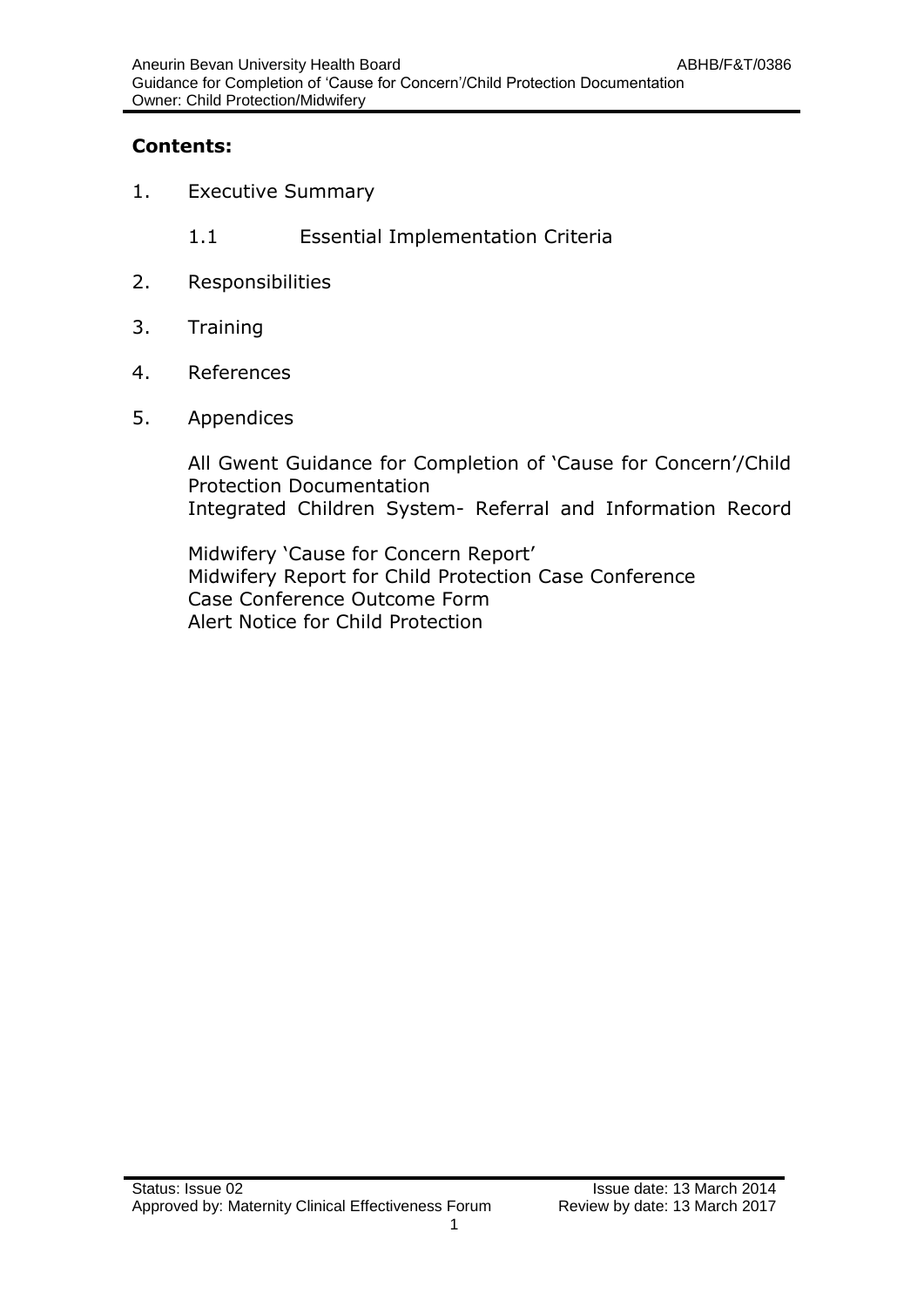# **1 Executive Summary**

This guideline has been produced for use by practitioners when completing Midwifery Cause for Concern/Child Protection documentation.

# **1.1 Essential Implementation Criteria**

All midwives completing Child Protection documentation will be required to follow the guidelines.

# **2 Responsibilities**

The Lead Midwife for Safeguarding Children is responsible for producing the guideline and ensuring updating as necessary.

Midwives have a responsibility to follow the guideline to ensure relevant information is passed on appropriately.

# **3 Training**

Annual updating will be provided for all midwifery staff on aspects of Child Protection/Safeguarding.

This will be delivered via mandatory study days.

Full training records will be kept.

# **4. References**

Healthcare Standards for Wales – Making the connections Designed for Life

NICE – When to Suspect Child Maltreatment Clinical Guideline 89 – July 0

# **5. Appendices**

Midwifery 'Cause for Concern Report' Integrated Children System- Referral and Information Record Midwifery Report for Child Protection Case Conference Case Conference Outcome Form Alert Notice for Child Protection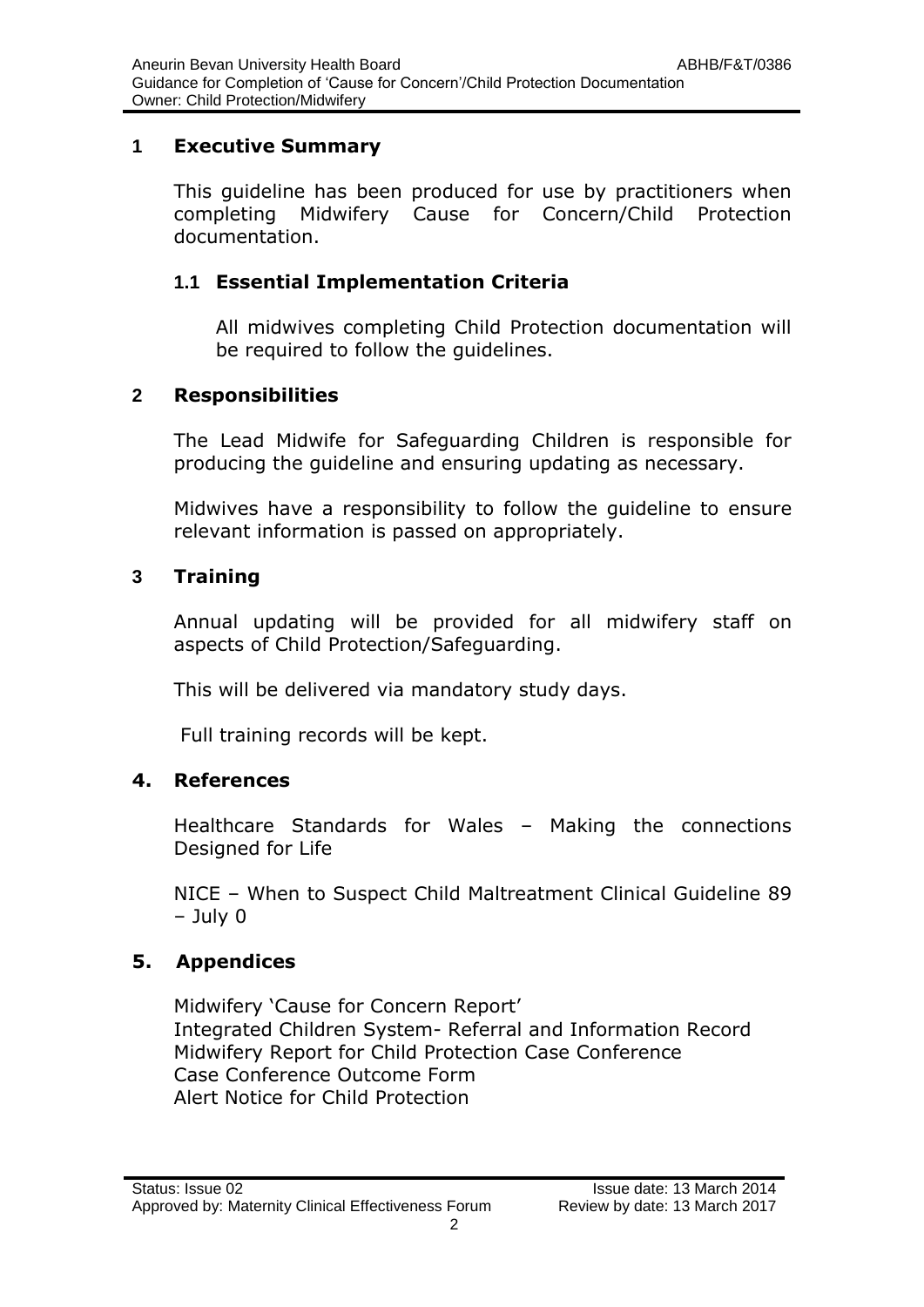## **All Gwent Guidance for Completion of 'Cause for Concern'/Child Protection Documentation**

- 1. If information gathered from a Health Visitor/Social Worker or other agency causes concern, or if you are concerned yourself, then activate a '**Midwifery Cause for Concern'** report'.
- 2. Complete the 'Cause for Concern' report, making sure all details, including DOB are entered on the report. (It is good practice to also record this detail in your midwifery diary and on the IT Protos system using the User Messaging Service.) Check the hospital notes for other relevant information, and place a '**Green Dot' on the outside cover of the notes**. (This will be used as the alert to safeguarding concerns)
- 3 The form should be photocopied and the original **filed in the notes**. A copy is to be placed in the Safeguarding At Risk file in each midwifery clinical area. A copy of this form should also be **sent to the Lead Midwife for Safeguarding Children, and to the Health Visitor and GP** for information. **It is your responsibility to update this form and the hospital notes as necessary.**
- 4 If the circumstances require referral to Social Services this should be done as soon as possible by contacting the Duty Officer at the appropriate Social Service Department by telephone. The telephone call should be supported in writing using the **Multi Agency Referral Form within 48 hours**. Photocopy this form, **and file the original in the notes**. Send a copy of it to the Lead Midwife for Safeguarding Children. It is your responsibility to **chase up any non-responses from Social Services.**
- 5 Share information about the case with your Borough Manager/Lead Midwife and other Team members.
- 6 If a Case Conference is to be held, **inform** the Lead Midwife for Safeguarding Children. If you are unable to attend another team member should attend if possible in your place. You should prepare a written report for the conference using the '**Report for Child Protection Case Conference' form,** which is available on the intranet**.** Minutes from Case Conferences should be **filed in the notes in a brown envelope marked 'Case Conference Minutes, Confidential'**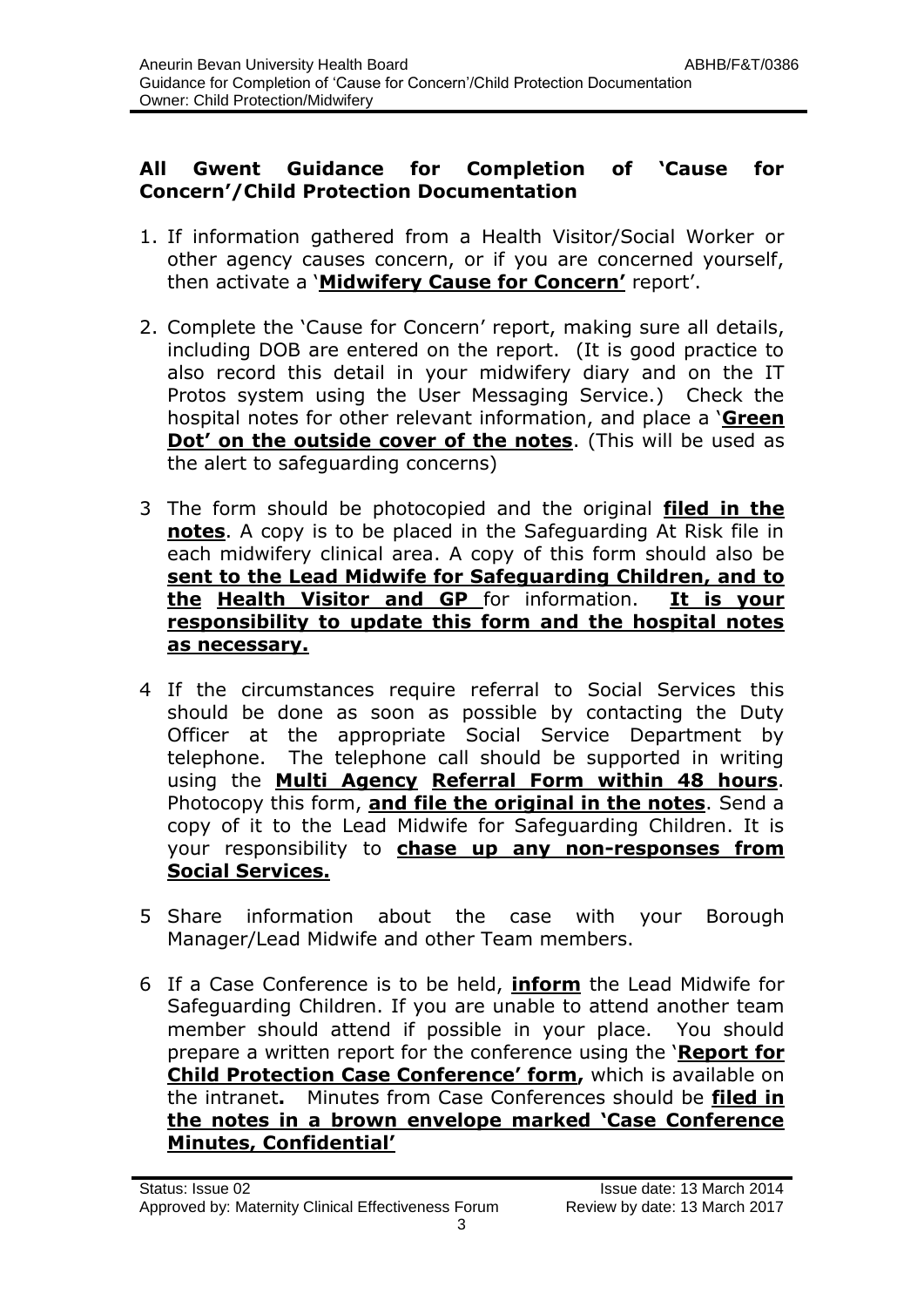- 7 Decisions of Case Conferences should be shared with the Lead Midwife for Safeguarding Children either by telephone or by completing a '**Case Conference Outcome'** form which should then be **sent to the Lead Midwife**. If action is required at the time of birth/discharge (i.e. baby to be removed at birth) ensure that an **'Alert Notice for Child Protection'**, is completed. This should explain in detail the steps to be taken when the woman is admitted. **This 'Alert' should be filed in the hospital notes alongside the partograme. A copy should be sent to the appropriate Neonatal Unit for information, and to the Lead Midwife.**
- 8 If you have any concerns regarding a woman's whereabouts, inform the Lead Midwife for Safeguarding Children who may arrange an alert to neighbouring hospitals. NB If there is a risk of flight and a national alert is required this is facilitated by Social Services.
- 9 If there are concerns that the woman may attempt to evade maternity services by birthing at home, inform the Lead Midwife for Safeguarding Children who will inform Welsh Ambulance Service Trust (WAST) Safeguarding Lead.
- 10 Risk assessment should include reference to Health and Safety, Violence and Aggression, Patient/Client safety in the home if applicable.

### 11 **If at any time you are unsure or need advice contact either your Lead Midwife for Safeguarding Children on mobile 07854932695 or your Borough Manager.**

### **NOTE:**

All relevant forms are available on the Intranet. Access policies and forms, type in Child protection which will take you to the Child Protection library.

This policy has undergone an equality impact assessment screening process using the toolkit designed by the NHS Centre Equality & Human Rights. Details of the screening process for this policy are available from the policy owner.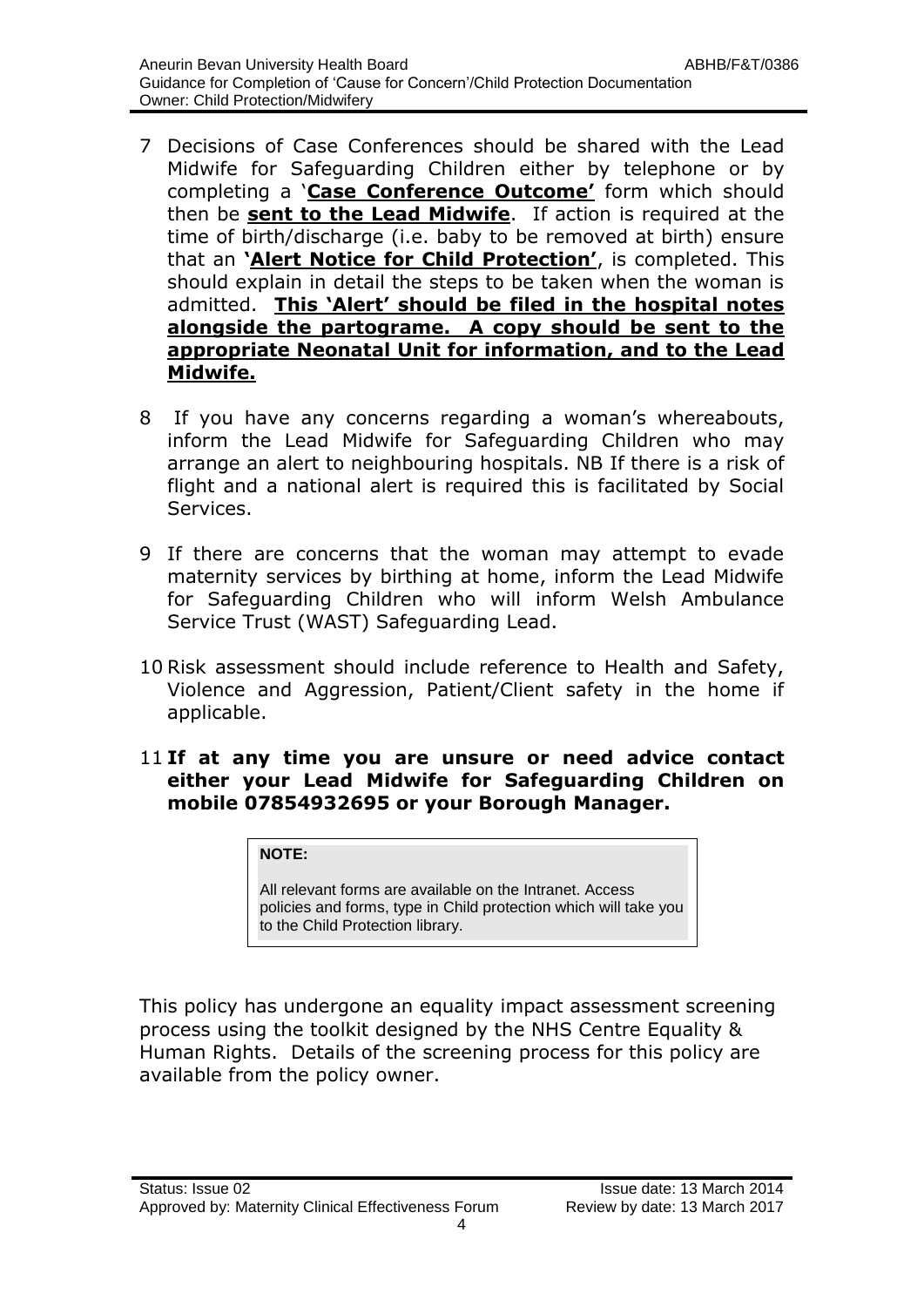| <b>Midwifery Cause for Concern Report</b> |  |  |
|-------------------------------------------|--|--|
|                                           |  |  |

| Date                                     | Team   | Planned place of delivery                     |
|------------------------------------------|--------|-----------------------------------------------|
| Patients Name and DOB                    |        |                                               |
| Address & Tel No.                        |        |                                               |
|                                          |        |                                               |
| <b>EDD Gravida</b>                       |        |                                               |
| Midwife and Tel No.                      |        |                                               |
| GP & Tel No.                             |        |                                               |
| Health Visitor & Tel No.                 |        |                                               |
| Social Worker & Tel No.                  |        |                                               |
| <b>Circumstances Causing Concern</b>     |        |                                               |
|                                          |        |                                               |
|                                          |        |                                               |
|                                          |        |                                               |
| Action to date:                          |        |                                               |
|                                          |        |                                               |
| GP Informed                              | YES/NO | Case Conference arranged<br>YES/NO            |
| <b>Health Visitor</b>                    | YES/NO |                                               |
| Social Worker Informed YES/NO            |        | Venue                                         |
| Case notes updated and                   |        |                                               |
| Marked with a green dot YES/NO           |        |                                               |
| This form should be given to:<br>Manager |        | 1. Lead Midwife Safeguarding Children/Borough |
|                                          |        | 2. Health Visitor/GP                          |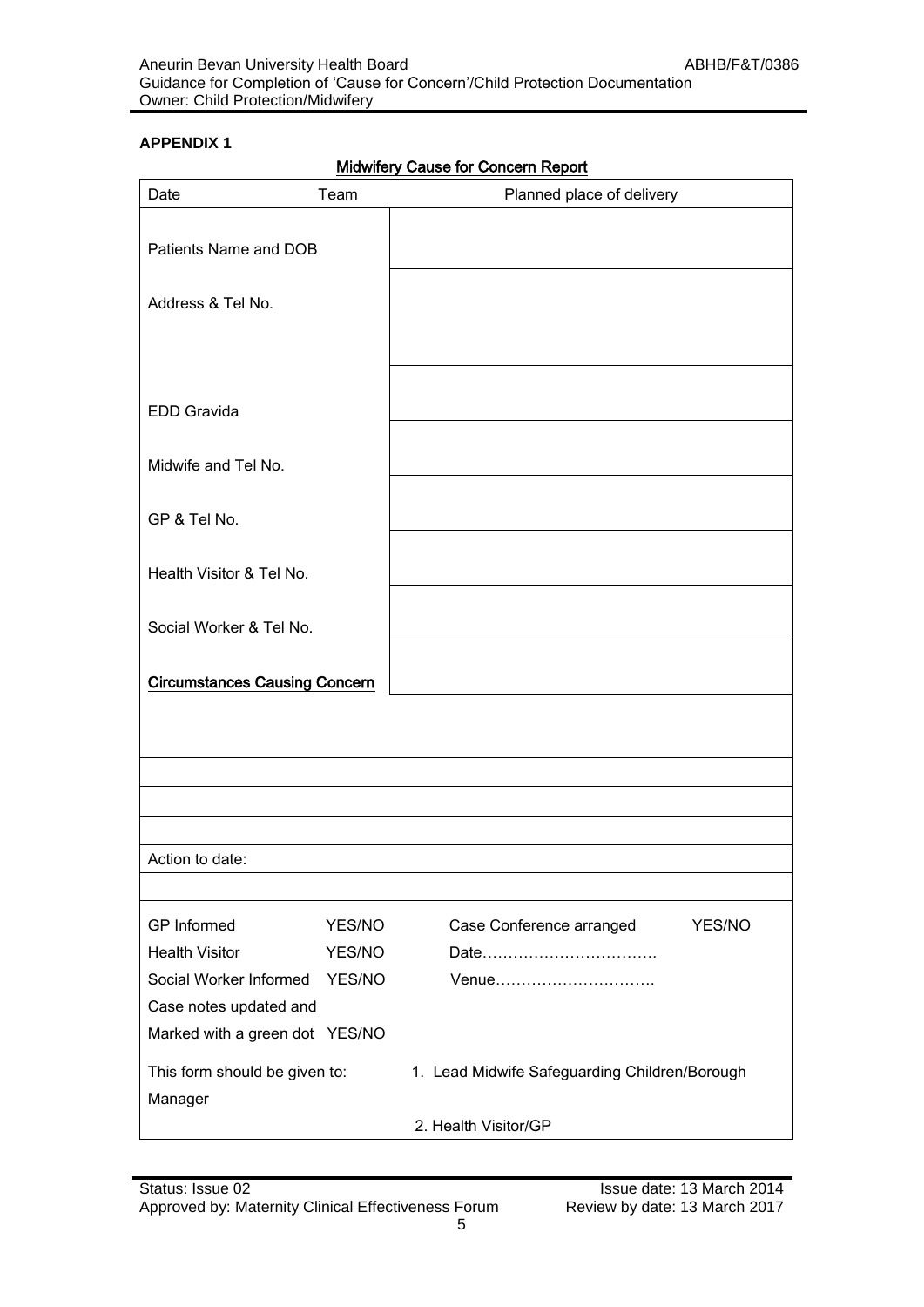









Integrated Children System - Referral and Information Record<br>The Referral and Information Record gathers together the essential information about a child or young person. There is an expectation that within one<br>working day

| Case Number:                                                                                                                               |                                                                                                                                                                          |                  | Date referral received:                                                                              |              |                                                                                  |                                                              |                                    |                        |  |                                                                          |      |  |  |                             |                                |  |
|--------------------------------------------------------------------------------------------------------------------------------------------|--------------------------------------------------------------------------------------------------------------------------------------------------------------------------|------------------|------------------------------------------------------------------------------------------------------|--------------|----------------------------------------------------------------------------------|--------------------------------------------------------------|------------------------------------|------------------------|--|--------------------------------------------------------------------------|------|--|--|-----------------------------|--------------------------------|--|
| is the Parent/Carer aware of the referral?                                                                                                 |                                                                                                                                                                          |                  |                                                                                                      |              | Yes □ No □                                                                       |                                                              |                                    | Is this a re-referral? |  |                                                                          |      |  |  | Yes $\Box$ No $\Box$        |                                |  |
| If Yes, does the reason for the re-referral indicate that the response to the original referral did not appropriately address the client's |                                                                                                                                                                          |                  |                                                                                                      |              |                                                                                  |                                                              |                                    |                        |  |                                                                          |      |  |  | Yes $\Box$ No $\Box$        |                                |  |
| needs:<br>Has consent been obtained to make this referral?                                                                                 |                                                                                                                                                                          |                  |                                                                                                      |              | Yes $\square$ No $\square$                                                       |                                                              |                                    | If Yes, is consent:    |  |                                                                          |      |  |  | Written UVerbal             |                                |  |
| In No, give reason:                                                                                                                        |                                                                                                                                                                          |                  |                                                                                                      |              |                                                                                  |                                                              |                                    |                        |  |                                                                          |      |  |  |                             |                                |  |
| CHILD/YOUNG PERSON'S DETAILS                                                                                                               |                                                                                                                                                                          |                  |                                                                                                      |              |                                                                                  |                                                              |                                    |                        |  |                                                                          |      |  |  |                             |                                |  |
| Surname:                                                                                                                                   |                                                                                                                                                                          |                  | Forenames:                                                                                           |              |                                                                                  |                                                              |                                    |                        |  | Child/Young Person's first language or preferred means of communication: |      |  |  |                             |                                |  |
| Alias:                                                                                                                                     |                                                                                                                                                                          |                  |                                                                                                      |              | DOB or expected date of delivery:                                                |                                                              |                                    |                        |  |                                                                          |      |  |  |                             |                                |  |
| Male □<br>Gender:                                                                                                                          |                                                                                                                                                                          | Female $\square$ | Unborn $\square$                                                                                     |              |                                                                                  |                                                              | Is an interpreter/signer required? |                        |  | Yes $\square$ No $\square$                                               |      |  |  |                             |                                |  |
| Address:                                                                                                                                   |                                                                                                                                                                          |                  |                                                                                                      |              |                                                                                  |                                                              |                                    | Social Services Team:  |  |                                                                          |      |  |  |                             |                                |  |
| Postcode:                                                                                                                                  |                                                                                                                                                                          |                  | Tel:                                                                                                 |              |                                                                                  |                                                              |                                    | Responsible Authority: |  |                                                                          |      |  |  |                             |                                |  |
| Current address if different from above:                                                                                                   |                                                                                                                                                                          |                  |                                                                                                      |              |                                                                                  |                                                              |                                    |                        |  |                                                                          |      |  |  |                             |                                |  |
| Postcode:                                                                                                                                  |                                                                                                                                                                          |                  | Tel:                                                                                                 |              |                                                                                  |                                                              |                                    |                        |  |                                                                          |      |  |  |                             |                                |  |
| CHILD/YOUNG PERSON'S ETHNICITY                                                                                                             |                                                                                                                                                                          |                  |                                                                                                      |              |                                                                                  |                                                              |                                    |                        |  |                                                                          |      |  |  |                             |                                |  |
| White<br><b>Black or Black British</b><br>Asian or Asian British                                                                           |                                                                                                                                                                          |                  |                                                                                                      | <b>Mixed</b> |                                                                                  |                                                              |                                    | Other Ethnic Groups    |  |                                                                          |      |  |  |                             |                                |  |
| Caribbean<br>African<br>Any other Black<br>Background                                                                                      | Indian<br>White British<br>2<br>Ë<br>H<br>Pakistani<br>White Irish<br>□<br>Bangladeshi<br>Any White Background<br>White Weish<br>п<br>Any other Asian<br>Background<br>п |                  | White & Black Caribbean<br>White & Black African<br>White & Asian<br>ñ<br>Any other Mixed Background |              | E<br>Chinese<br>Any other ethnic group<br>Not given<br>If other, please specify: |                                                              | B                                  |                        |  |                                                                          |      |  |  |                             |                                |  |
| Further details regarding Child/Young Person's ethnicity:                                                                                  |                                                                                                                                                                          |                  |                                                                                                      |              |                                                                                  |                                                              |                                    |                        |  | Child/Young Person's Religion:                                           |      |  |  |                             |                                |  |
| Child/Young Person's Nationality (if not British):                                                                                         |                                                                                                                                                                          |                  |                                                                                                      |              |                                                                                  |                                                              |                                    |                        |  | Home Office Registration Number:                                         |      |  |  |                             |                                |  |
| Immigration Status:                                                                                                                        |                                                                                                                                                                          |                  |                                                                                                      |              |                                                                                  |                                                              |                                    | Asylum Seeking □       |  | Refugee Status <sub>Q</sub>                                              |      |  |  | Exceptional leave to remain |                                |  |
| CHILD/YOUNG PERSONS MAIN CARERS                                                                                                            |                                                                                                                                                                          |                  |                                                                                                      |              |                                                                                  |                                                              |                                    |                        |  |                                                                          |      |  |  |                             |                                |  |
| Name                                                                                                                                       |                                                                                                                                                                          |                  |                                                                                                      |              | Relationship to Child/Young Person                                               |                                                              |                                    | <b>First Language</b>  |  | Ethnicity                                                                |      |  |  |                             | <b>Parental Responsibility</b> |  |
|                                                                                                                                            |                                                                                                                                                                          |                  |                                                                                                      |              |                                                                                  |                                                              |                                    |                        |  |                                                                          |      |  |  | Yes □ No □                  |                                |  |
|                                                                                                                                            |                                                                                                                                                                          |                  |                                                                                                      |              |                                                                                  |                                                              |                                    |                        |  |                                                                          |      |  |  | Yes $\square$ No $\square$  |                                |  |
| Parents/Carers First Language:                                                                                                             |                                                                                                                                                                          |                  |                                                                                                      |              |                                                                                  |                                                              |                                    |                        |  | Is an interpreter/signer required? Yes □ No □                            |      |  |  |                             |                                |  |
| Other main Carers: Yes [ No [                                                                                                              |                                                                                                                                                                          |                  |                                                                                                      |              |                                                                                  | Please specify name:                                         |                                    |                        |  |                                                                          |      |  |  |                             |                                |  |
| Are any of the main Carers disabled? Yes $\Box$ No $\Box$                                                                                  |                                                                                                                                                                          |                  |                                                                                                      |              |                                                                                  | Please specify Carer:                                        |                                    |                        |  |                                                                          |      |  |  |                             |                                |  |
| Name of Disabled Carers Local Authority and SSD Number.                                                                                    |                                                                                                                                                                          |                  |                                                                                                      |              |                                                                                  | If Yes, please specify name of disabled Carers, main Carer:  |                                    |                        |  |                                                                          |      |  |  |                             |                                |  |
| PARENT'S DETAILS IF NOT MAIN CARERS                                                                                                        |                                                                                                                                                                          |                  |                                                                                                      |              |                                                                                  |                                                              |                                    |                        |  |                                                                          |      |  |  |                             |                                |  |
| Mother's name:                                                                                                                             |                                                                                                                                                                          |                  |                                                                                                      |              | SSD Case Number (if appropriate):                                                |                                                              |                                    |                        |  |                                                                          | DOB: |  |  |                             |                                |  |
| Address:                                                                                                                                   |                                                                                                                                                                          |                  |                                                                                                      |              |                                                                                  |                                                              |                                    | Postcode:              |  |                                                                          | Tel: |  |  |                             |                                |  |
| Mother's first language:                                                                                                                   |                                                                                                                                                                          |                  |                                                                                                      |              |                                                                                  |                                                              |                                    | Mother's ethnicity:    |  |                                                                          |      |  |  |                             |                                |  |
| Father's name:                                                                                                                             |                                                                                                                                                                          |                  |                                                                                                      |              | SSD Case Number (if appropriate):                                                |                                                              |                                    |                        |  |                                                                          | DOB: |  |  |                             |                                |  |
| Address:                                                                                                                                   |                                                                                                                                                                          |                  |                                                                                                      |              |                                                                                  |                                                              |                                    | Postcode:              |  |                                                                          | Tel: |  |  |                             |                                |  |
| Father's first language:                                                                                                                   |                                                                                                                                                                          |                  |                                                                                                      |              | Father's ethnicity:                                                              |                                                              |                                    |                        |  | Does Father have parental responsibility? Yes [ No [                     |      |  |  |                             |                                |  |
| Is either Parent disabled?                                                                                                                 |                                                                                                                                                                          |                  |                                                                                                      |              | Mother □ Father □ None □                                                         | Is an interpreter/signer required?<br>Mother □ Father □ None |                                    |                        |  |                                                                          |      |  |  |                             |                                |  |

 $1$  of  $3$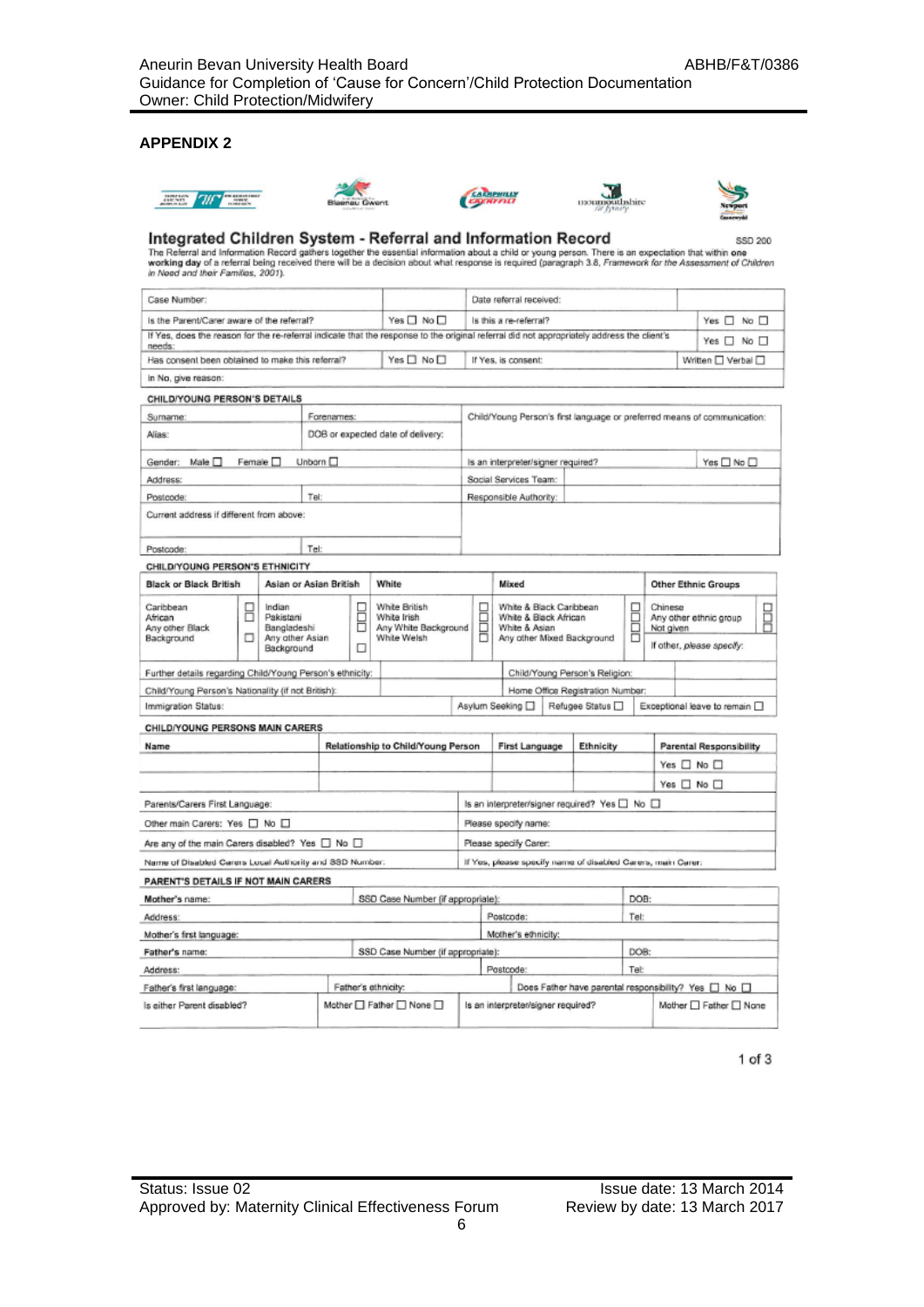### Aneurin Bevan University Health Board ABHB/F&T/0386 Guidance for Completion of 'Cause for Concern'/Child Protection Documentation Owner: Child Protection/Midwifery

| Referral Reason:                          | Priority Level:                                                  |
|-------------------------------------------|------------------------------------------------------------------|
| Reason for referral/request for services: |                                                                  |
|                                           |                                                                  |
|                                           |                                                                  |
|                                           |                                                                  |
|                                           |                                                                  |
|                                           |                                                                  |
|                                           |                                                                  |
|                                           |                                                                  |
|                                           |                                                                  |
|                                           |                                                                  |
|                                           |                                                                  |
|                                           |                                                                  |
| Referred by:                              | Date:                                                            |
| Address:                                  | Tel:                                                             |
| Agency/relation to Child/Young Person:    | Does the referrer wish to remain anonymous? Yes $\Box$ No $\Box$ |

| Surname | a comer constructions interestingly interesting concerning comercial companies.<br>Forename | DOB | If known to SSD - SSD<br><b>Case Number</b> | Relationship to<br>Child/Young Person | Tick if also<br>referred to SSD<br>at same time as<br>Child/Young<br>Person |
|---------|---------------------------------------------------------------------------------------------|-----|---------------------------------------------|---------------------------------------|-----------------------------------------------------------------------------|
|         |                                                                                             |     |                                             |                                       | ш                                                                           |
|         |                                                                                             |     |                                             |                                       |                                                                             |
|         |                                                                                             |     |                                             |                                       |                                                                             |
|         |                                                                                             |     |                                             |                                       |                                                                             |
|         |                                                                                             |     |                                             |                                       |                                                                             |
|         |                                                                                             |     |                                             |                                       |                                                                             |

**KEY AGENCIES** 

| Agency                             | Name | Address including Postcode | Telephone | Parental<br>Consent | Date of<br>Consent |
|------------------------------------|------|----------------------------|-----------|---------------------|--------------------|
| General<br>Practitioner            |      |                            |           | □                   |                    |
| Health Visitor                     |      |                            |           | □                   |                    |
| Nursery or<br>School               |      |                            |           | □                   |                    |
| Other Agencies<br>(please specify) |      |                            |           | □                   |                    |

 $2$  of  $3$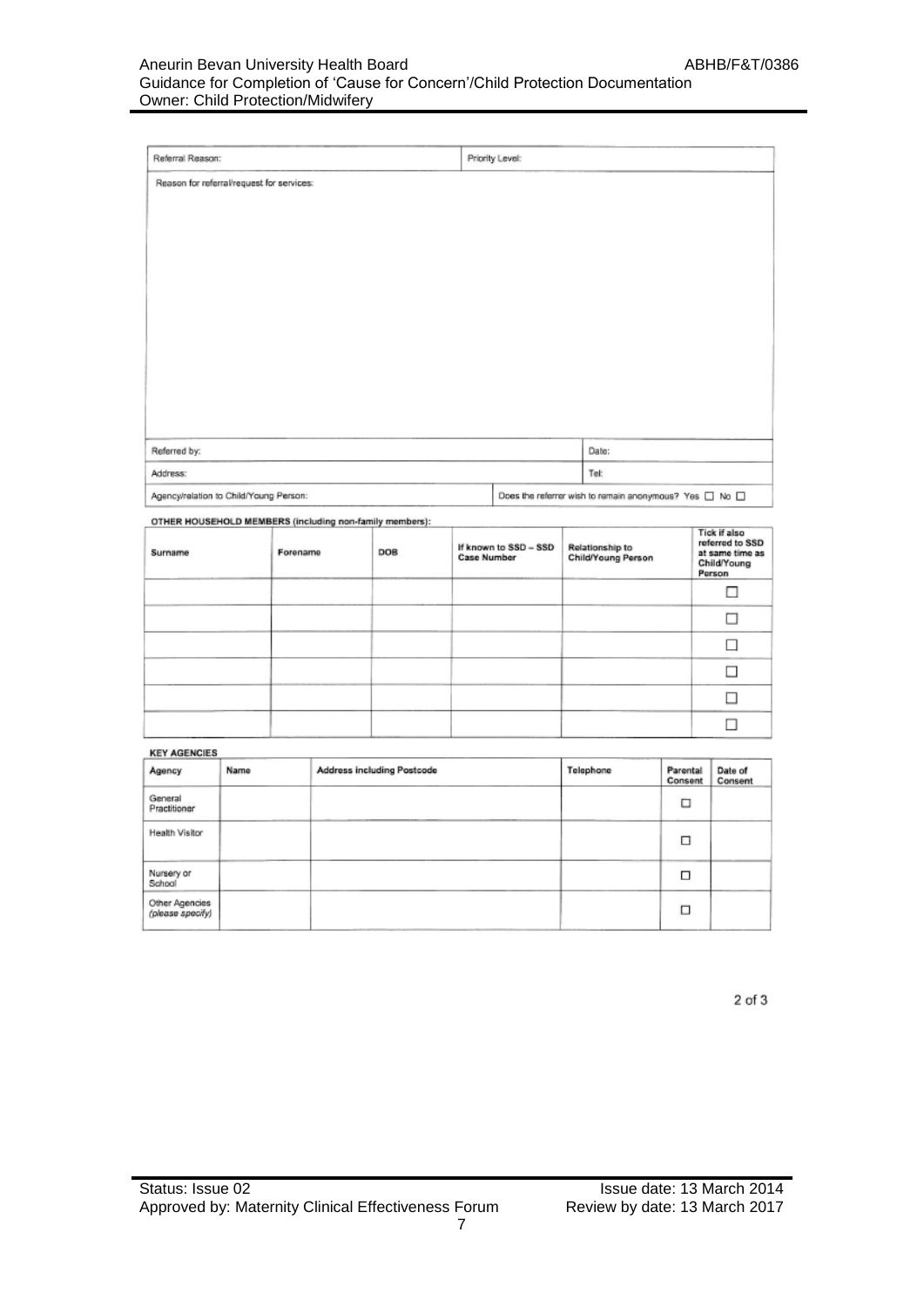### Aneurin Bevan University Health Board ABHB/F&T/0386 Guidance for Completion of 'Cause for Concern'/Child Protection Documentation Owner: Child Protection/Midwifery

| Surname                  | Forename                                                                                   | DOB | Relationship                                 | <b>Address</b>                                                                                          |                                                                                                                                 | Postcode                   | Tel |  |
|--------------------------|--------------------------------------------------------------------------------------------|-----|----------------------------------------------|---------------------------------------------------------------------------------------------------------|---------------------------------------------------------------------------------------------------------------------------------|----------------------------|-----|--|
|                          |                                                                                            |     |                                              |                                                                                                         |                                                                                                                                 |                            |     |  |
|                          |                                                                                            |     |                                              |                                                                                                         |                                                                                                                                 |                            |     |  |
|                          |                                                                                            |     |                                              |                                                                                                         |                                                                                                                                 |                            |     |  |
|                          |                                                                                            |     |                                              |                                                                                                         |                                                                                                                                 |                            |     |  |
|                          |                                                                                            |     |                                              |                                                                                                         |                                                                                                                                 |                            |     |  |
|                          |                                                                                            |     |                                              |                                                                                                         |                                                                                                                                 |                            |     |  |
|                          | Other Social Services cases associated with the Child/Young Person                         |     |                                              |                                                                                                         |                                                                                                                                 |                            |     |  |
| Name:                    |                                                                                            |     |                                              | SSD Case No:                                                                                            |                                                                                                                                 |                            |     |  |
| Name:                    |                                                                                            |     |                                              | SSD Case No:                                                                                            |                                                                                                                                 |                            |     |  |
|                          |                                                                                            |     |                                              |                                                                                                         |                                                                                                                                 |                            |     |  |
|                          | FURTHER DETAILS ABOUT THE CHILD/YOUNG PERSON AND FAMILY                                    |     |                                              |                                                                                                         |                                                                                                                                 |                            |     |  |
|                          | Disabled - The Child/Young Person referred is disabled: Yes [ No [ ]                       |     |                                              |                                                                                                         | The Child/Young Person referred is on a disability register: Yes [ ] No [ ]                                                     |                            |     |  |
|                          |                                                                                            |     |                                              |                                                                                                         | Child Protection - The Child/Young Person referred is on the Child Protection Register of another Local Authority: Yes [ No [ ] |                            |     |  |
|                          |                                                                                            |     |                                              | The Child/Young Person referred has been registered previously by any Local Authority:                  |                                                                                                                                 | Yes $\square$ No $\square$ |     |  |
| Name of Local Authority: |                                                                                            |     |                                              | Category:                                                                                               |                                                                                                                                 |                            |     |  |
| Date of Registration:    |                                                                                            |     |                                              | Date of De-Registration:                                                                                |                                                                                                                                 |                            |     |  |
|                          | Looked After - is the Child/Young Person referred Looked After by another Local Authority? |     |                                              |                                                                                                         | Yes □ No □                                                                                                                      |                            |     |  |
|                          |                                                                                            |     |                                              |                                                                                                         | Child/Young Person referred has been Looked After previously by any Local Authority: Yes [ No [ ]                               |                            |     |  |
| Name of Local Authority: |                                                                                            |     |                                              | Start Date:                                                                                             |                                                                                                                                 | End Date:                  |     |  |
|                          |                                                                                            |     |                                              |                                                                                                         |                                                                                                                                 |                            |     |  |
| Relevant information:    |                                                                                            |     |                                              | Other Child(ren)/Young Person(s) in the family is/has been on a Child Protection Register: Yes [ No [ ] |                                                                                                                                 |                            |     |  |
| Name:                    |                                                                                            |     | Date of Registration:                        |                                                                                                         | Date of De-Registration:                                                                                                        |                            |     |  |
| Name:                    |                                                                                            |     | Date of Registration:                        |                                                                                                         |                                                                                                                                 | Date of De-Registration:   |     |  |
| Name:                    |                                                                                            |     | Date of Registration:                        |                                                                                                         | Date of De-Registration:                                                                                                        |                            |     |  |
|                          |                                                                                            |     |                                              | Other Child(ren)/Young Person(s) in the family(s) is/has been Looked After by a Local Authority:        |                                                                                                                                 |                            |     |  |
| Name:                    |                                                                                            |     | Start Date:                                  |                                                                                                         | End Date:                                                                                                                       |                            |     |  |
| Name:                    |                                                                                            |     | Start Date:                                  |                                                                                                         | End Date:                                                                                                                       |                            |     |  |
| Name:                    |                                                                                            |     | Start Date:                                  | End Date:                                                                                               |                                                                                                                                 |                            |     |  |
|                          |                                                                                            |     |                                              |                                                                                                         |                                                                                                                                 |                            |     |  |
| Person Completing Form:  |                                                                                            |     | Signature:                                   |                                                                                                         | Date:                                                                                                                           |                            |     |  |
|                          | Further Action - For Social Services Use Only                                              |     |                                              |                                                                                                         | Practice note: ensure this referral is collated with previous referrals or files                                                |                            |     |  |
| No further action [      |                                                                                            |     | Provision of information and advice D        | Referral to other agencies [                                                                            |                                                                                                                                 |                            |     |  |
|                          | Initial Assessment   (please specify other):                                               |     |                                              | (to be completed within 7 working days)                                                                 |                                                                                                                                 |                            |     |  |
|                          |                                                                                            |     |                                              |                                                                                                         |                                                                                                                                 |                            |     |  |
|                          | Referrer informed of action taken:                                                         |     | $Yes \Box No \Box$ If no, date this be done: |                                                                                                         |                                                                                                                                 |                            |     |  |
|                          | Parent's informed of action taken:                                                         |     | Yes O No O If no, date this be done:         |                                                                                                         |                                                                                                                                 |                            |     |  |
|                          | Child/Young Person informed of action taken: Yes [ ] No [ ] If no, date this be done:      |     |                                              |                                                                                                         |                                                                                                                                 |                            |     |  |
|                          | Other action(s) (please specify):                                                          |     |                                              |                                                                                                         |                                                                                                                                 |                            |     |  |
| Name of Social Worker:   |                                                                                            |     |                                              | Signature:                                                                                              | <b>Date:</b>                                                                                                                    |                            |     |  |
|                          |                                                                                            |     |                                              |                                                                                                         |                                                                                                                                 |                            |     |  |
| Name of Team Manager:    |                                                                                            |     |                                              | Signature:                                                                                              | Date:                                                                                                                           |                            |     |  |

3 of 3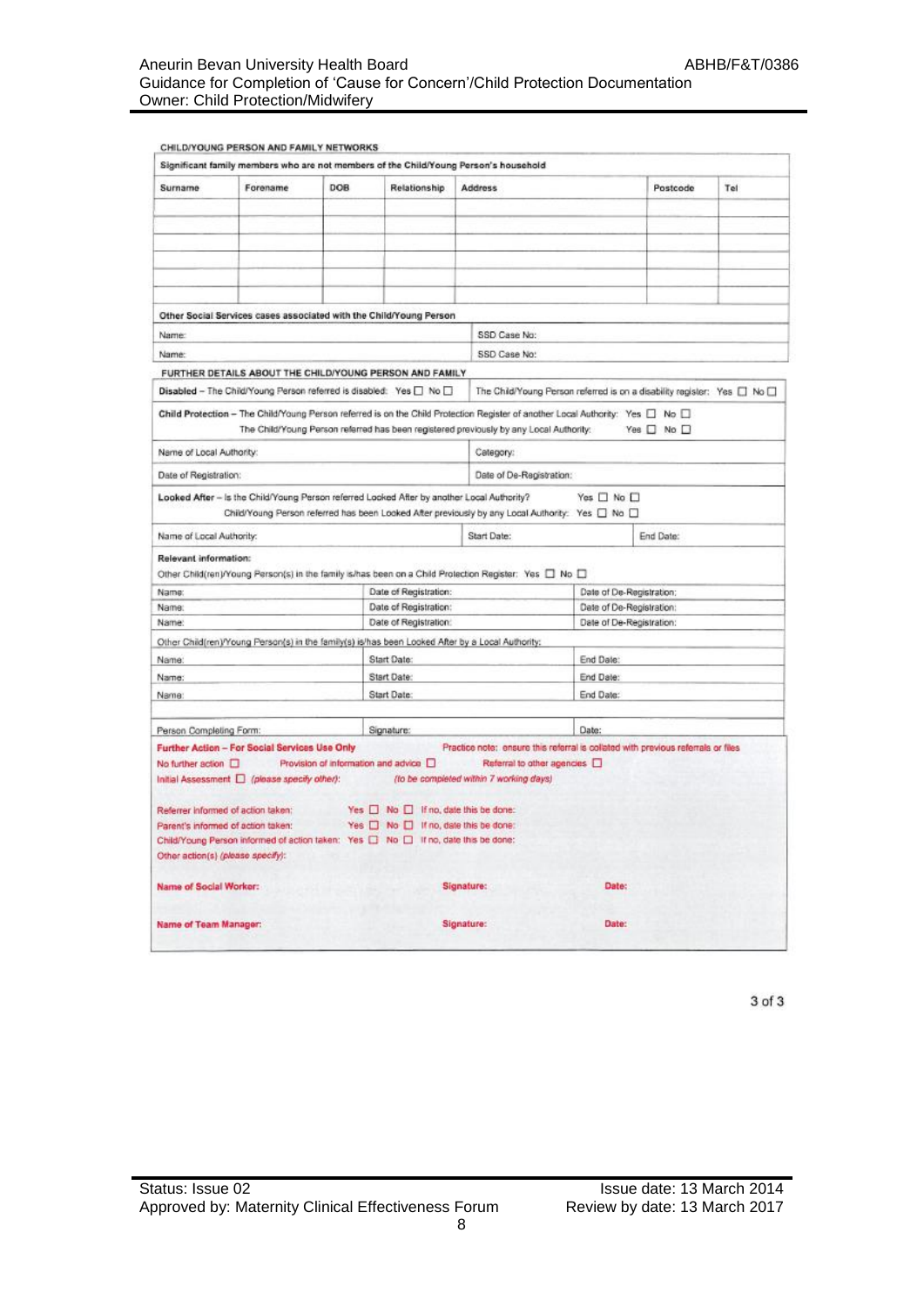### **ANEURIN BEVAN HEALTH BOARD**

### **MIDWIFERY REPORT FOR CHILD PROTECTION CONFERENCE**

| <b>NAME OF MOTHER:</b>                            | <b>ADDRESS:</b> |
|---------------------------------------------------|-----------------|
| <b>ESTIMATED DATE OF DELIVERY/OR INFANTS DOB:</b> | GP:             |
| <b>DATE OF CONFERENCE:</b>                        | HV:             |

### **1. COMPLIANCE WITH ANTENATAL/POSTNATAL CARE**

### **2. INVOLVEMENT WITH OTHER AGENCIES E.G. MENTAL HEALTH/LEARNING**

### **3. SUBSTANCE MISUSE CONCERNS**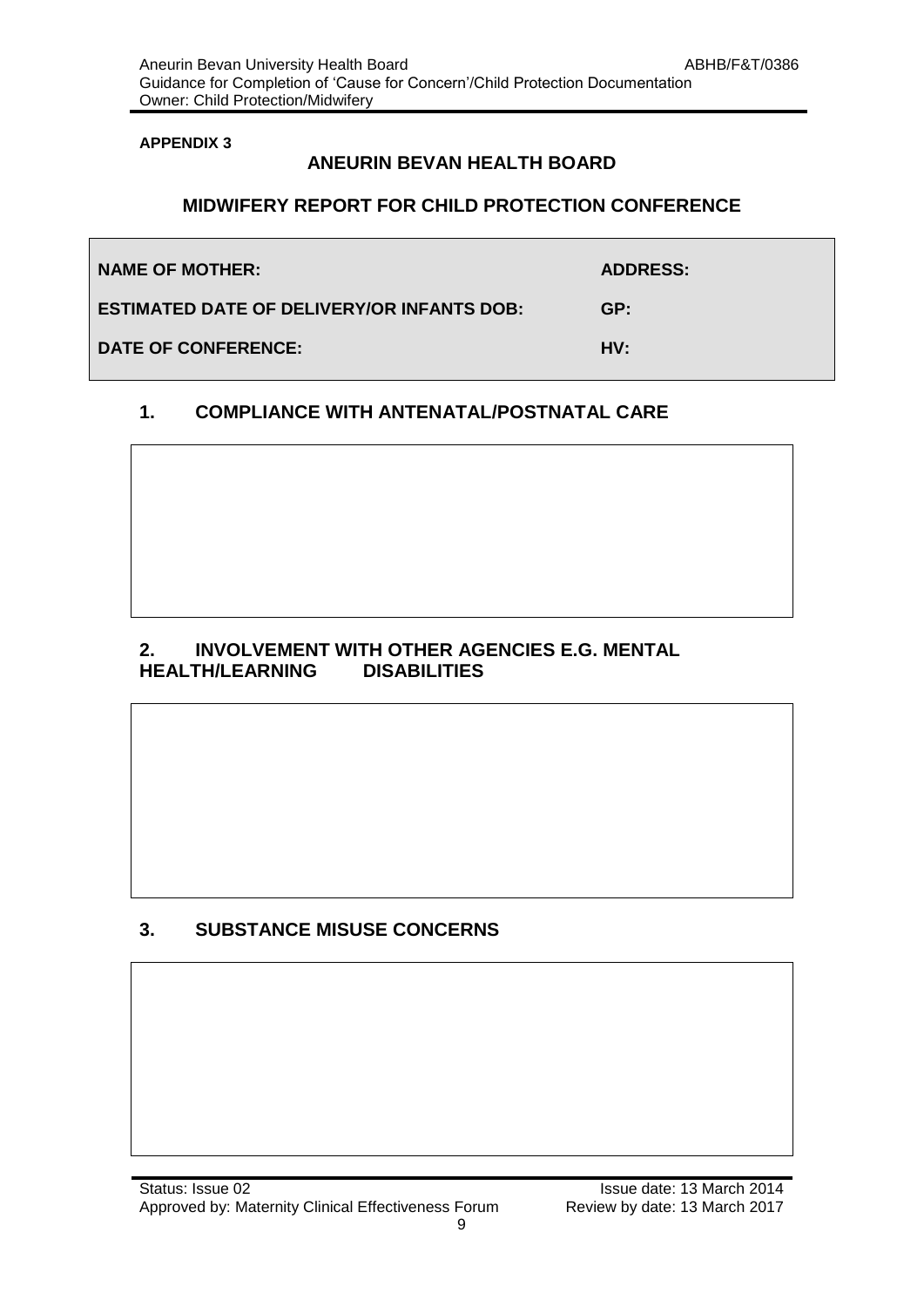### **4. SPECIFIC EVENTS/INCIDENTS/CONCERNS INCLUDING REASON FOR REFERRAL TO SOCIAL SERVICES AND OTHER AGENCIES**

# **5. FUTURE PLAN OF CARE**

| 6. | <b>SIGNATURE</b>    |  |
|----|---------------------|--|
|    | <b>DESIGNATION:</b> |  |
|    | DATE:               |  |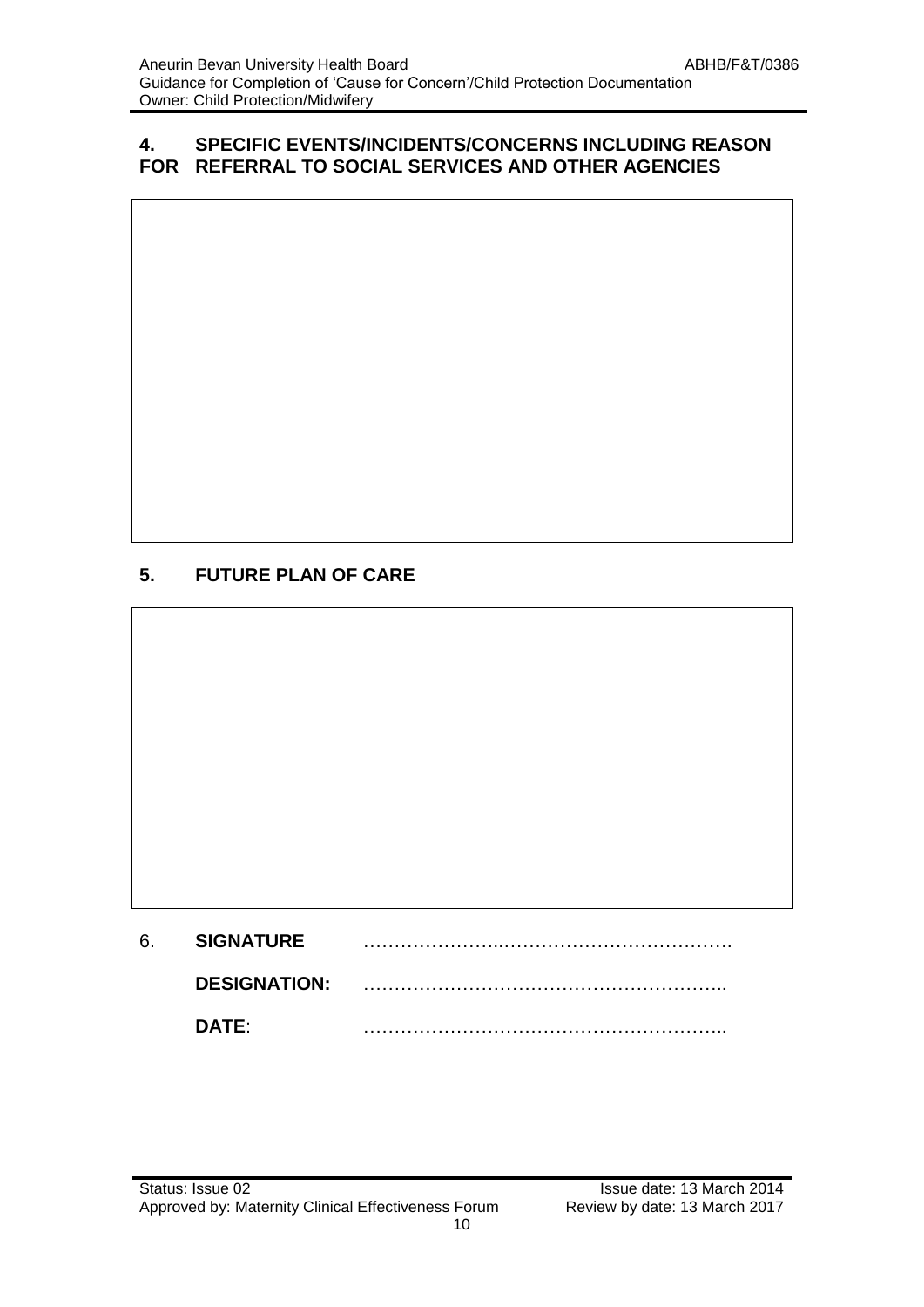|                                                             | <b>ANEURIN BEVAN HEALTH BOARD</b><br><b>CASE CONFERENCE OUTCOME</b> |  |
|-------------------------------------------------------------|---------------------------------------------------------------------|--|
| <b>DATE &amp; TIME OF</b><br><b>CONFERENCE</b>              |                                                                     |  |
| <b>SOCIAL SERVICES</b>                                      |                                                                     |  |
| <b>INITIAL/REVIEW</b>                                       |                                                                     |  |
| <b>CHILDREN'S NAME</b>                                      |                                                                     |  |
| <b>D.O.B.</b>                                               |                                                                     |  |
| <b>FAMILY ADDRESS</b>                                       |                                                                     |  |
| <b>SCHOOL</b>                                               |                                                                     |  |
| <b>SHN</b>                                                  |                                                                     |  |
| <b>CHILDREN'S</b><br><b>CURRENT ADDRESS</b><br>IF DIFFERENT |                                                                     |  |
| <b>DECISION OF</b><br><b>CONFERENCE</b>                     |                                                                     |  |
| <b>CATEGORY</b>                                             |                                                                     |  |
| <b>ATTEND BY</b><br>CNS/HV/SHN                              |                                                                     |  |
| <b>DATE OF NEXT</b><br><b>CONFERENCE</b>                    |                                                                     |  |
| <b>ACTION PLAN</b>                                          |                                                                     |  |